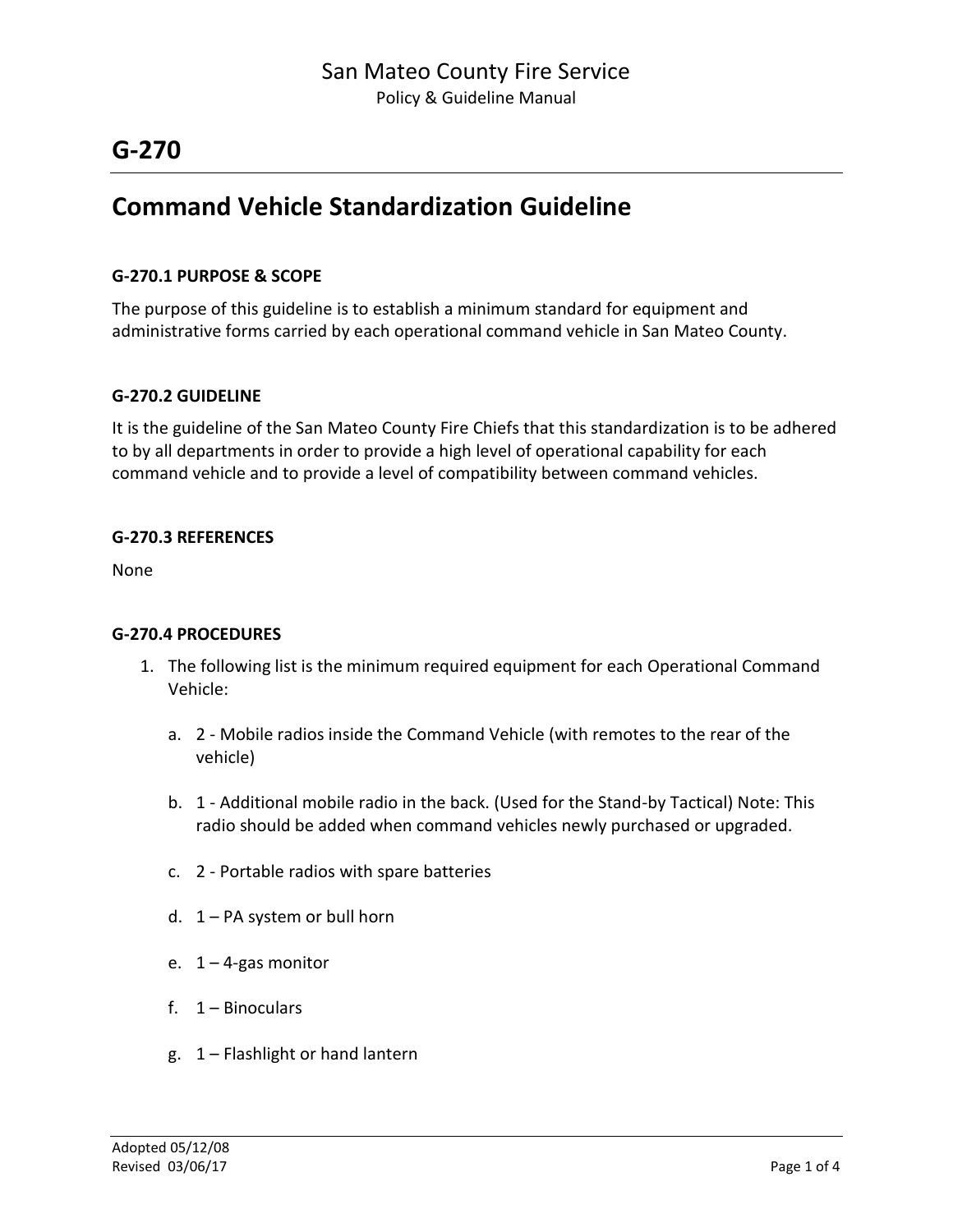## San Mateo County Fire Service Policy & Guideline Manual

# **G-270**

- h. 1 First Aid kit
- $i. 1 MCl$  kit
- j.  $1 Case of bottles water$
- k. 1 Weapons of Mass Destruction (WMD) Antidote Kit
- $l. 1 -$  Roll of yellow caution tape
- m. 1 Roll of red danger tape
- n. 1 Roll of Life Safety Tape
- o. 1 –Flares
- p. 1 ABC Fire Extinguisher
- q. 1 Set of jumper cables
- r. 1 Lock Box Keys (I.e. Knox or Supra Box Keys for local jurisdiction)
- s. 1 Set of ICS vests
- t. 1 Set of ICS identifiers that go over air bottles (OPS, Divisions, Safety, RIC Group Sup)
- u.  $1 -$  SCBA with mask
- v. Thermal Imaging Camera
- w. Pencils, pens, dry erase pen, etc.
- x. Clipboards
- 2. The following is a list of the minimum required forms to be carried on each Command Vehicle or have digitally available:
	- a. Vehicle Registration
	- b. Vehicle Insurance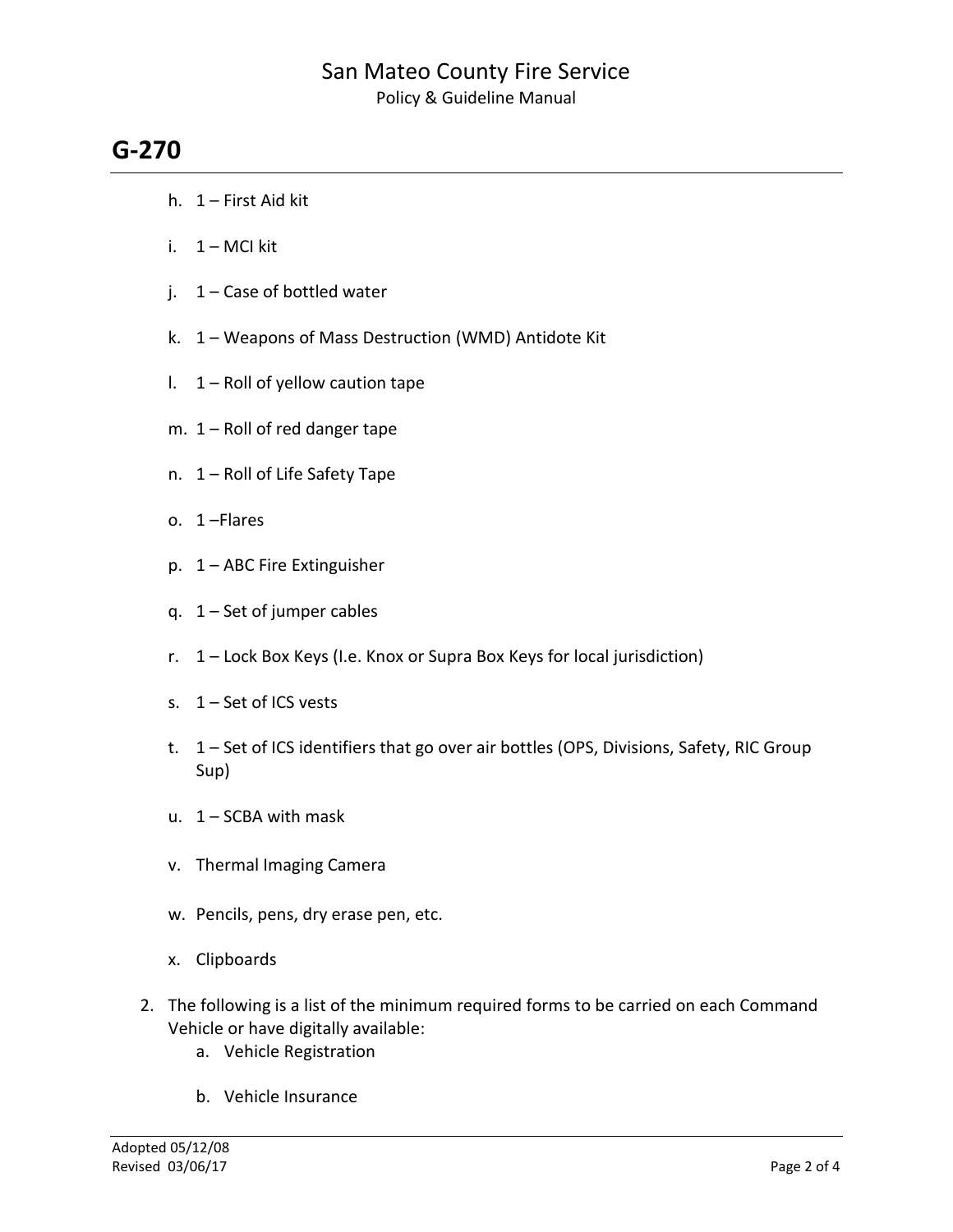### San Mateo County Fire Service Policy & Guideline Manual

- c. SM County Greater Alarm Plan
- d. SM County Policies and Procedures
- e. Thomas Bros. Map Book (San Mateo County & State of California Map Book)
- f. Strike Team Forms
- g. Firescope FOG manual
- h. ICS Forms) Forms to include a minimum of: ICS201, ICS 202, ICS 203, ICS 204, ICS 205, ICS 206, and 214.
- i. All SM County RIC forms to include:
	- i. IC/Operations Section Chief RIC worksheet
	- ii. RIC Group Supervisor RIC Worksheet
	- iii. RIC Branch Director Worksheet
	- iv. RIC Group Supervisor Air Management
- j. Hazardous Material Response Guide
- k. ICS Position checklists
- l. SFO response map
- m. SM County BART manual
- n. Critical Fireground Factors List
- o. Pre-plans of Local Target Hazards
- 3. The following is a list of recommended equipment that should be carried on the Operational Command Vehicle:
	- a. Computer or Tablet with rear screen system, CAD link, and Internet access
	- b. Printer